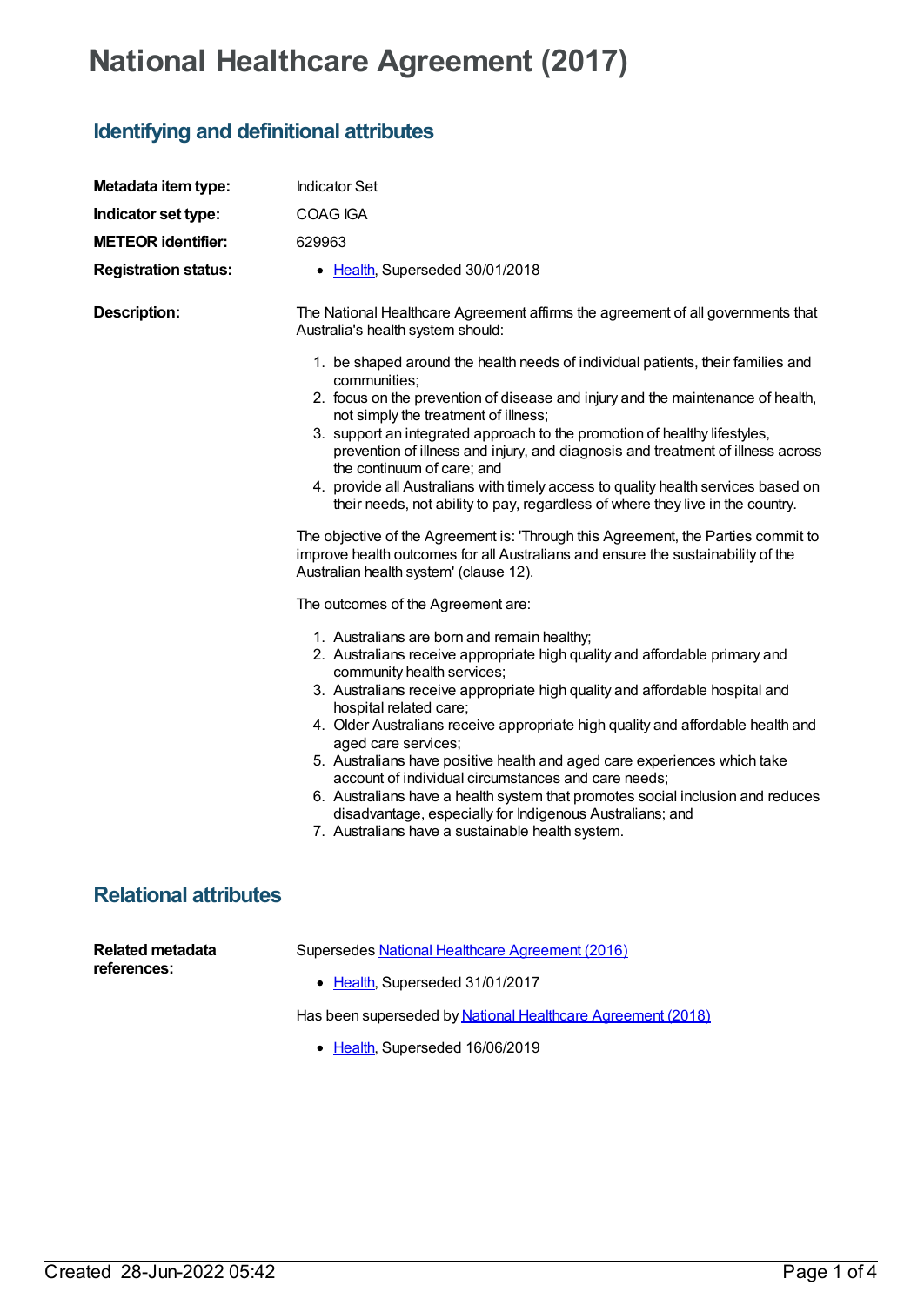| Outcome areas linked to<br>this Indicator set: | Aged CareHealth, Standard 07/07/2010                                                                                                                                                                                                                                                                  |
|------------------------------------------------|-------------------------------------------------------------------------------------------------------------------------------------------------------------------------------------------------------------------------------------------------------------------------------------------------------|
|                                                | Hospital and Related CareHealth, Standard 07/07/2010<br>National Health Performance Authority (retired), Retired 01/07/2016                                                                                                                                                                           |
|                                                | Patient ExperienceHealth, Standard 07/07/2010                                                                                                                                                                                                                                                         |
|                                                | PreventionHealth, Standard 07/07/2010                                                                                                                                                                                                                                                                 |
|                                                | Primary and Community HealthHealth, Standard 07/07/2010                                                                                                                                                                                                                                               |
|                                                | SustainabilityHealth, Standard 07/07/2010                                                                                                                                                                                                                                                             |
| Indicators linked to this<br>Indicator set:    | National Healthcare Agreement: PB a-Better health: close the life expectancy gap<br>for Indigenous Australians within a generation, 2017<br>Health, Superseded 30/01/2018                                                                                                                             |
|                                                | National Healthcare Agreement: PB b-Better health: halve the mortality gap for<br>Indigenous children under five by 2018, 2017<br>Health, Superseded 30/01/2018                                                                                                                                       |
|                                                | National Healthcare Agreement: PB c-Better health: reduce the age-adjusted<br>prevalence rate for Type 2 diabetes to 2000 levels (equivalent to a national<br>prevalence rate (for 25 years and over) of 7.1 per cent) by 2023, 2017<br>Health, Superseded 30/01/2018                                 |
|                                                | National Healthcare Agreement: PB d-Better health: by 2018, increase by five<br>percentage points the proportion of Australian adults and children at a healthy body<br>weight, over the 2009 baseline, 2017<br>Health, Superseded 30/01/2018                                                         |
|                                                | National Healthcare Agreement: PB e-Better health: by 2018, reduce the national<br>smoking rate to 10 per cent of the population and halve the Indigenous smoking<br>rate over the 2009 baseline, 2017<br>Health, Superseded 30/01/2018                                                               |
|                                                | National Healthcare Agreement: PB f-By 2014-15, improve the provision of<br>primary care and reduce the proportion of potentially preventable hospital<br>admissions by 7.6 per cent over the 2006-07 baseline to 8.5 per cent of total<br>hospital admissions, 2017<br>Health, Superseded 30/01/2018 |
|                                                | National Healthcare Agreement: PB g-Better health services: the rate of<br>Staphylococcus aureus (including MRSA) bacteraemia is no more than 2.0 per<br>10,000 occupied bed days for acute care public hospitals by 2011-12 in each<br>state and territory, 2017<br>Health, Superseded 30/01/2018    |
|                                                | National Healthcare Agreement: P101-Proportion of babies born of low birth<br>weight, 2017<br>Health, Superseded 30/01/2018                                                                                                                                                                           |
|                                                | National Healthcare Agreement: PI02-Incidence of selected cancers, 2017<br>Health, Superseded 30/01/2018                                                                                                                                                                                              |
|                                                | National Healthcare Agreement: PI03-Prevalence of overweight and obesity, 2017<br>Health, Superseded 30/01/2018                                                                                                                                                                                       |
|                                                | National Healthcare Agreement: PI04-Rates of current daily smokers, 2017<br>Health, Superseded 30/01/2018                                                                                                                                                                                             |
|                                                | National Healthcare Agreement: PI05-Levels of risky alcohol consumption, 2017<br>Health, Superseded 30/01/2018                                                                                                                                                                                        |
|                                                | National Healthcare Agreement: PI06-Life expectancy, 2017<br>Health, Superseded 30/01/2018                                                                                                                                                                                                            |
|                                                | National Healthcare Agreement: PI 07-Infant and young child mortality rate, 2017<br>Health, Superseded 30/01/2018                                                                                                                                                                                     |
|                                                | National Healthcare Agreement: PI08-Major causes of death, 2017<br>Health, Superseded 30/01/2018                                                                                                                                                                                                      |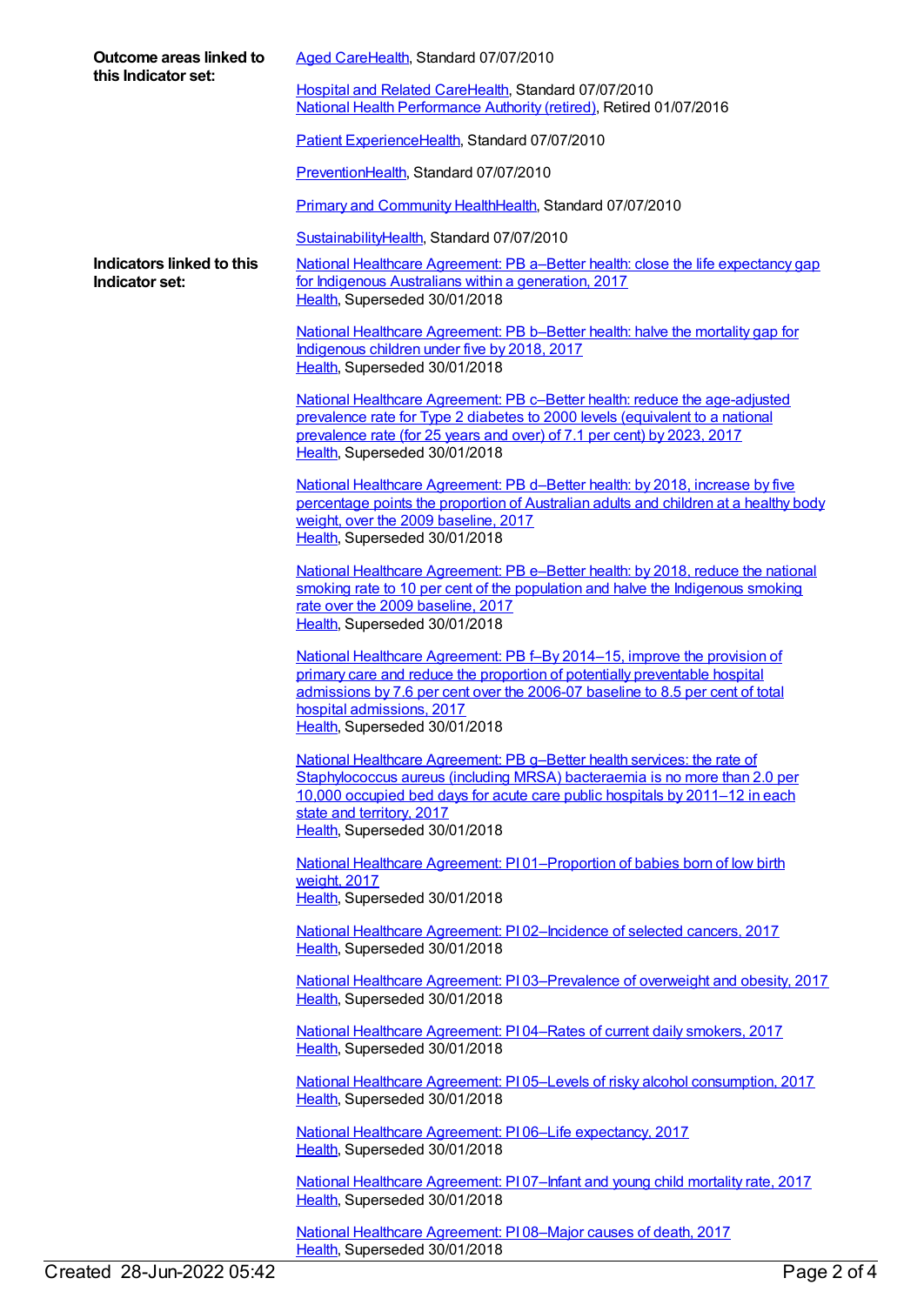National Healthcare Agreement: PI [09–Incidence](https://meteor.aihw.gov.au/content/630008) of heart attacks (acute coronary events), 2017 [Health](https://meteor.aihw.gov.au/RegistrationAuthority/12), Superseded 30/01/2018

National Healthcare Agreement: PI [10–Prevalence](https://meteor.aihw.gov.au/content/630010) of Type 2 diabetes, 2017 [Health](https://meteor.aihw.gov.au/RegistrationAuthority/12), Superseded 30/01/2018

National Healthcare Agreement: PI [11–Proportion](https://meteor.aihw.gov.au/content/630012) of adults with very high levels of psychological distress, 2017 [Health](https://meteor.aihw.gov.au/RegistrationAuthority/12), Superseded 30/01/2018

National Healthcare [Agreement:](https://meteor.aihw.gov.au/content/630014) PI 12–Waiting times for GPs, 2017 [Health](https://meteor.aihw.gov.au/RegistrationAuthority/12), Superseded 30/01/2018

National Healthcare [Agreement:](https://meteor.aihw.gov.au/content/630017) PI 13–Waiting times for public dentistry, 2017 [Health](https://meteor.aihw.gov.au/RegistrationAuthority/12), Superseded 30/01/2018

National Healthcare [Agreement:](https://meteor.aihw.gov.au/content/630020) PI 14–People deferring access to selected healthcare due to financial barriers, 2017 [Health](https://meteor.aihw.gov.au/RegistrationAuthority/12), Superseded 30/01/2018

National Healthcare Agreement: PI 15–Effective [management](https://meteor.aihw.gov.au/content/630022) of diabetes, 2017 [Health](https://meteor.aihw.gov.au/RegistrationAuthority/12), Superseded 30/01/2018

National Healthcare Agreement: PI [16–Potentially](https://meteor.aihw.gov.au/content/630024) avoidable deaths, 2017 [Health](https://meteor.aihw.gov.au/RegistrationAuthority/12), Superseded 30/01/2018

National Healthcare Agreement: PI [17–Treatment](https://meteor.aihw.gov.au/content/630026) rates for mental illness, 2017 [Health](https://meteor.aihw.gov.au/RegistrationAuthority/12), Superseded 30/01/2018

National Healthcare Agreement: PI 18–Selected potentially preventable [hospitalisations,](https://meteor.aihw.gov.au/content/630028) 2017 [Health](https://meteor.aihw.gov.au/RegistrationAuthority/12), Superseded 30/01/2018

National Healthcare Agreement: PI [19–Selected](https://meteor.aihw.gov.au/content/630030) potentially avoidable GP-type presentations to emergency departments, 2017 [Health](https://meteor.aihw.gov.au/RegistrationAuthority/12), Superseded 30/01/2018

National Healthcare Agreement: PI [20a–Waiting](https://meteor.aihw.gov.au/content/630038) times for elective surgery: waiting times in days, 2017 [Health](https://meteor.aihw.gov.au/RegistrationAuthority/12), Superseded 30/01/2018

National Healthcare Agreement: PI [20b–Waiting](https://meteor.aihw.gov.au/content/630040) times for elective surgery: proportion seen on time, 2017 [Health](https://meteor.aihw.gov.au/RegistrationAuthority/12), Superseded 30/01/2018

National Healthcare Agreement: PI [21a–Waiting](https://meteor.aihw.gov.au/content/630043) times for emergency hospital care: Proportion seen on time, 2017 [Health](https://meteor.aihw.gov.au/RegistrationAuthority/12), Superseded 30/01/2018

National Healthcare Agreement: PI [21b–Waiting](https://meteor.aihw.gov.au/content/630045) times for emergency hospital care: proportion of patients whose length of emergency department stay is less than or equal to four hours, 2017 [Health](https://meteor.aihw.gov.au/RegistrationAuthority/12), Superseded 30/01/2018

National Healthcare Agreement: PI [22–Healthcare](https://meteor.aihw.gov.au/content/630047) associated infections: Staphylococcus aureus bacteraemia, 2017 [Health](https://meteor.aihw.gov.au/RegistrationAuthority/12), Superseded 30/01/2018

National Healthcare Agreement: PI [23–Unplanned](https://meteor.aihw.gov.au/content/630049) hospital readmission rates, 2017 [Health](https://meteor.aihw.gov.au/RegistrationAuthority/12), Superseded 30/01/2018

National Healthcare Agreement: PI [24–Survival](https://meteor.aihw.gov.au/content/630051) of people diagnosed with notifiable cancers, 2017 [Health](https://meteor.aihw.gov.au/RegistrationAuthority/12), Superseded 30/01/2018

National Healthcare [Agreement:](https://meteor.aihw.gov.au/content/630053) PI 25–Rate of community follow up within first seven days of discharge from a psychiatric admission, 2017 [Health](https://meteor.aihw.gov.au/RegistrationAuthority/12), Superseded 30/01/2018